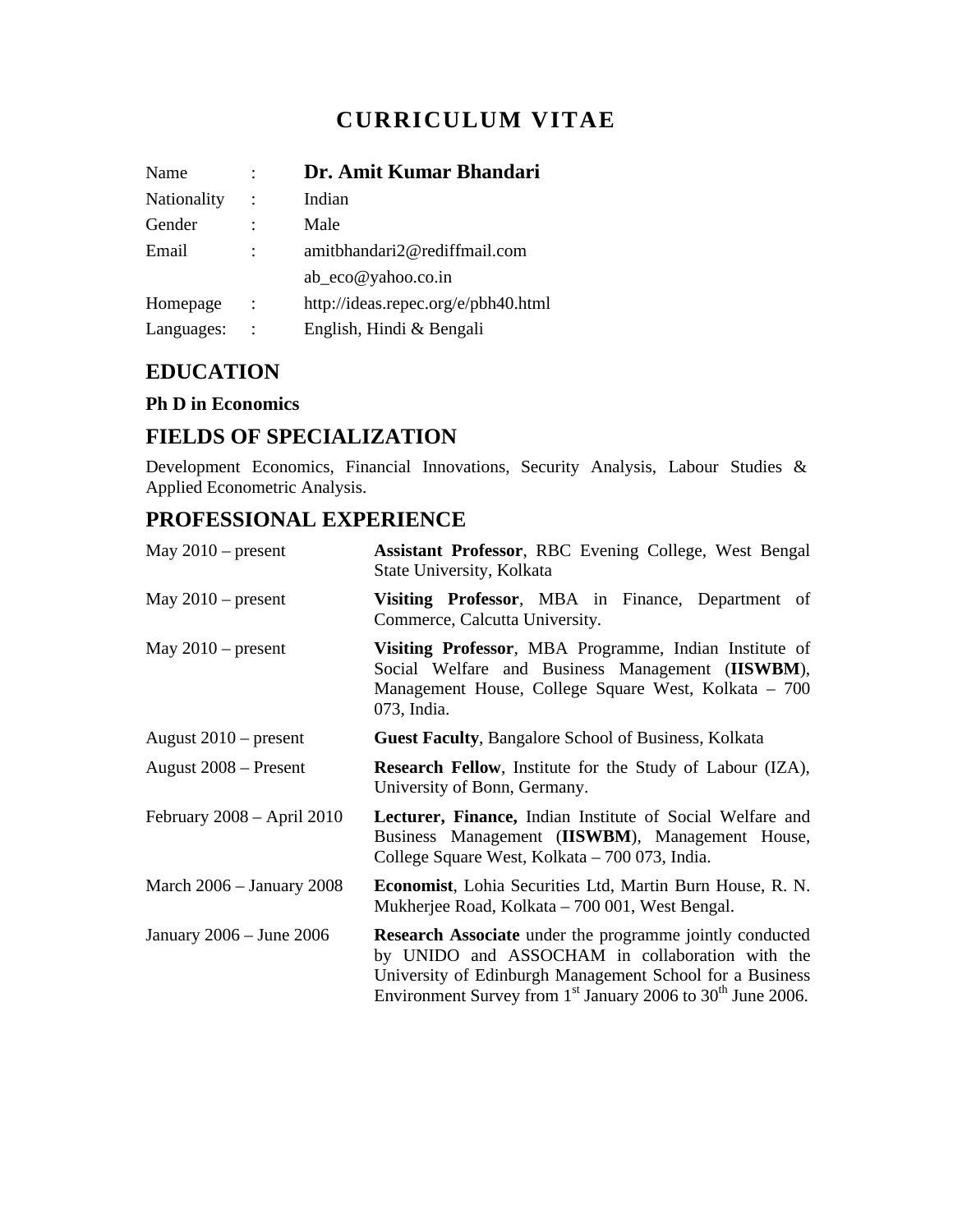## **TEACHING EXPERIENCE**

#### **MBA Course: Calcutta University**

- (a) Financial Derivatives
- (b) Security Analysis & Portfolio Management
- (c) Managerial Economics
- (d) Business Environment
- (e) Labour Economics
- (f) Statistics

### **PUBLISHED RESEARCH**

#### **PAPERS IN REFEREED JOURNAL**

Bhandari, A. K, and A. Heshmati (2005) : **"Labour Use and its Adjustment in Indian Manufacturing Industries"**, *Global Economic Review* Vol.34, No. 3, 261-290.

Bhandari, A. K. and S. Paul (2007) : "**Relationship between wage and productivity in Indian manufacturing industry**", *Labour and Development*, Vol. 12, No. 2, pp. 14-33.

Bhandari, A. K., and A. Heshmati (2008) : "**Wage Inequality and Job Insecurity among Permanent and Contract Workers in India: Evidence from Organized Manufacturing Industries**", *ICFAI Journal of Applied Economics,* Vol. 7, No. 1, pp. 80-111, January 2008.

Paul, S., R. N. Bhattacharya & A. K. Bhandari (2009) : *"***Revisiting the Environmental Kuznets Curve: Evidence for Time Series Data for India***"*, *Journal of Quantitative Economics,* Vol. 7, pp. 172-183*.* 

Bhandari, A. K. (2009): "**Does Union Membership Pay Off? Evidence from Organized Manufacturing Industries in India**", *Indian Journal of Industrial Relations*, Vol. 45, No. 3, pp. 459-464.

Bhandari, A. K. & C. Jana (2010): "**A comparative evaluation of household preferences for solar photovoltaic standalone and mini-grid system: An empirical study in a costal village of Indian Sundarban**", Renewable Energy, Vol. 35, Issue 12, pp. 2835-2838.

Bhandari, A. K., A. Saha and S. Biswas (2010): "**Access to Finance and Poverty Alleviation: An Assessment**", *Artha Beekshan* (Forthcoming).

Bhandari, A. K. & A. Heshmati (2010): "**Willingness to Pay for Biodiversity Conservation**", *Journal of Travel and Tourism Marketing* (Forthcoming)

#### **PAPER IN REFREED BOOK**

Bhandari, A. K, and A. Heshmati (2007) : **"Measurement of Globalization and its Variations among Countries, Regions and Over Time"**, in Arno Tausch and Almas Heshmati "Roadmap to Bangalore? Globalization, the EU's Lisbon Process, the Structures of Global Inequality", Nova Science Publishers, USA. (Noble Laureates in Economics Prof. Franco Modigliani and Prof. Robert Solow are among the prominent contributors of the book).